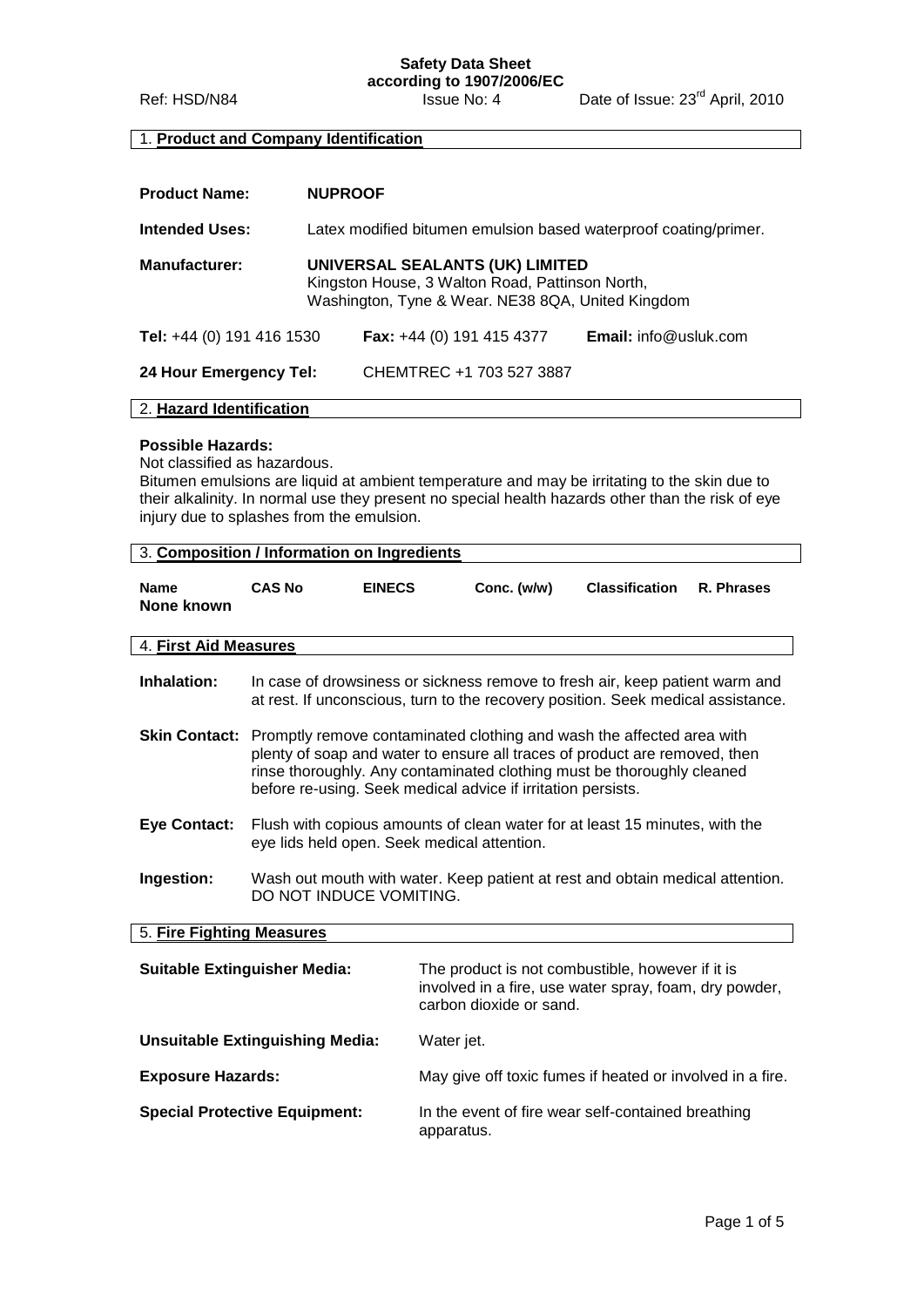### **Safety Data Sheet**

| 6. Accidental Release Measures             |                                                                                                                                                                                                                                                                                                                                                                                        |
|--------------------------------------------|----------------------------------------------------------------------------------------------------------------------------------------------------------------------------------------------------------------------------------------------------------------------------------------------------------------------------------------------------------------------------------------|
| <b>Personal Precautions:</b>               | Wear protective equipment as specified in Section 8.<br>Do not eat, drink or smoke. Avoid contact with eyes.                                                                                                                                                                                                                                                                           |
| <b>Environmental Precautions:</b>          | Keep people and animals away. Prevent entry into<br>drains, sewers and watercourses. If spillage enters<br>drains leading to sewerage works inform the local<br>water company. If spillage enters rivers or<br>watercourses inform the Environment Agency.                                                                                                                             |
| Spillages:                                 | Cordon off area. Absorb/contain spillage using inert<br>absorbent granules, sand or earth. Transfer collected<br>material to heavy-duty plastic/steel drums and keep in<br>a well ventilated place for subsequent safe disposal.<br>See Section 13.                                                                                                                                    |
| 7. Handling and Storage                    |                                                                                                                                                                                                                                                                                                                                                                                        |
| Handling:                                  | No special precautions are necessary. When handling<br>unopened containers follow any relevant manual<br>handling guidance. The product is a low viscosity<br>emulsion and may present a splashing hazard during<br>use. Refer to Sections 6 and 8 if exposure to product<br>is possible. Wash thoroughly with soap and water<br>before eating, drinking or smoking, and after work.   |
| Storage:                                   | Store in original containers in a well ventilated area<br>away from heat, ignition sources or open flame.<br>Protect from frost and direct sunlight.                                                                                                                                                                                                                                   |
| 8. Exposure Controls / Personal Protection |                                                                                                                                                                                                                                                                                                                                                                                        |
| <b>Occupational Exposure Standards:</b>    | Asphalt (Petroleum) fumes: 8 Hour TWA 5mg/m <sup>3</sup> , 15<br>minute STEL 10mg/m <sup>3</sup> WEL.<br>While this product contains bitumen, which has the<br>above Workplace Exposure Limits assigned to it, this<br>limit applies to fumes from heated material and it is<br>very unlikely that the quoted exposure limits would be<br>reached under foreseeable conditions of use. |
| <b>Engineering Control Measures:</b>       | Refer to any applicable COSHH assessments.<br>Engineering controls should be used where<br>practicable in preference to personal protection and<br>may include physical containment and good<br>ventilation.                                                                                                                                                                           |
| <b>Respiratory Protection:</b>             | Approved respirator and filter medium for particulates<br>if engineering controls are unlikely to control exposure<br>below the relevant exposure limits. All items must<br>conform to EN149 and should be suitable for the<br>levels of contamination present in the workplace.                                                                                                       |
| <b>Hand Protection:</b>                    | Wear Nitrile, PVC or Natural Rubber gloves or<br>gauntlets. These must be manufactured to EN374.<br>The material breakthrough time should be stated by<br>the glove manufacturer, and must be observed at all<br>times.                                                                                                                                                                |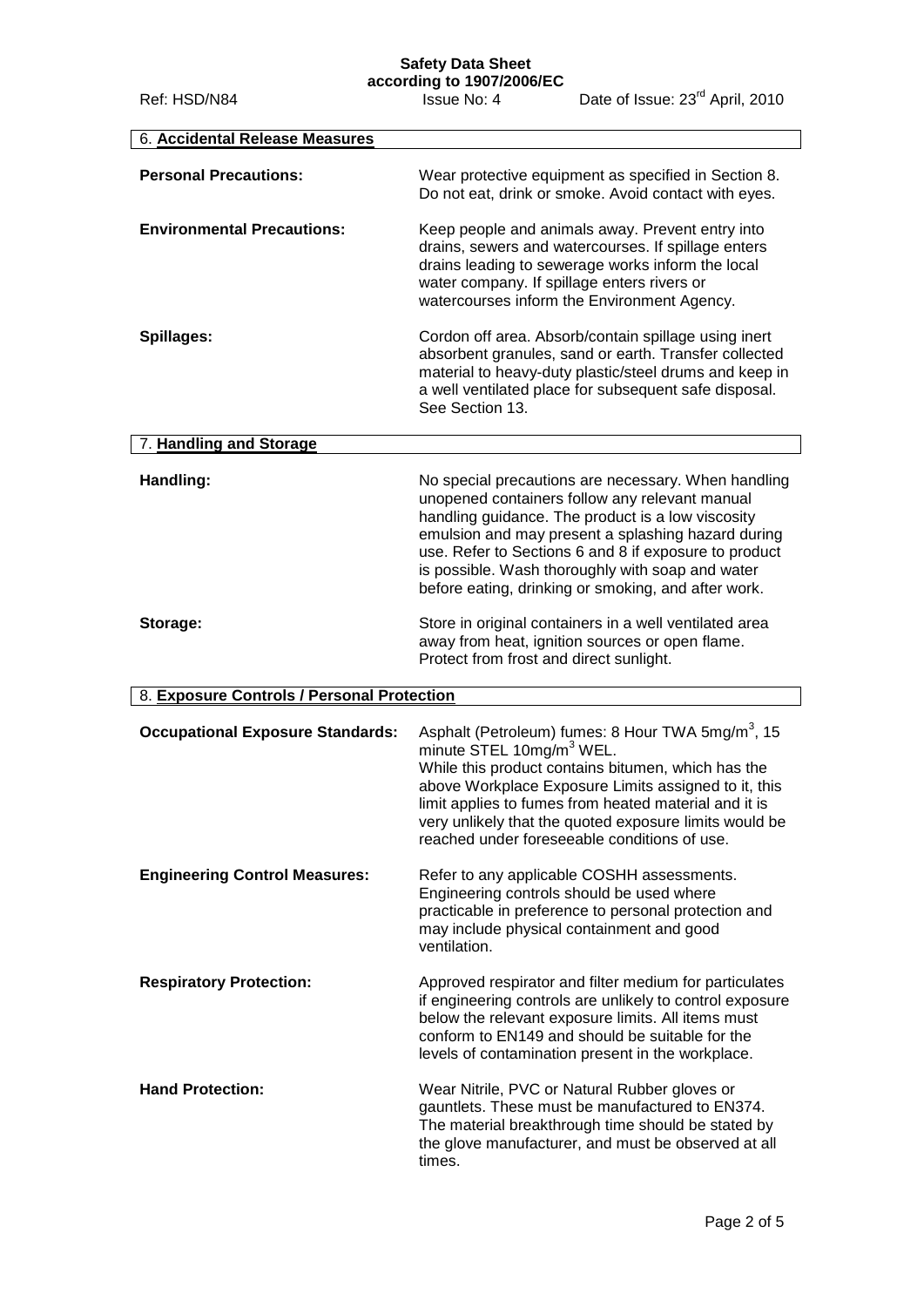|                          | <b>Safety Data Sheet</b><br>according to 1907/2006/EC |                                                                                     |  |  |
|--------------------------|-------------------------------------------------------|-------------------------------------------------------------------------------------|--|--|
| Ref: HSD/N84             | Issue No: 4                                           | Date of Issue: 23 <sup>rd</sup> April, 2010                                         |  |  |
| <b>Eye Protection:</b>   |                                                       | If splashing of the product is likely chemical resistant<br>goggles should be worn. |  |  |
| <b>Body Protection:</b>  | Wear suitable impervious overalls.                    |                                                                                     |  |  |
| <b>Foot Protection:</b>  |                                                       | Wear chemical resistant safety footwear.                                            |  |  |
| <b>Hygiene Measures:</b> | and safety practice.                                  | Handle in accordance with good industrial hygiene                                   |  |  |

### 9. **Physical and Chemical Properties**

| Appearance:                                                                             | Dark brown liquid | <b>Boiling Point:</b>                             |                  | $100^{\circ}$ C |
|-----------------------------------------------------------------------------------------|-------------------|---------------------------------------------------|------------------|-----------------|
| Odour:                                                                                  | Earthy            | Vapour Pressure @ 20°C:                           |                  | As Water        |
| pH:                                                                                     | $7.5 - 8.5$       | <b>Evaporation Rate (Butyl Acetate = 1):</b>      |                  | As Water        |
| <b>Flash Point:</b>                                                                     | N/A               | <b>Flammable Limits in Air:</b>                   | Upper:<br>Lower: | N/A<br>N/A      |
| Solubility:                                                                             |                   | Fully miscible in water Autoignition Temperature: |                  | N/A             |
| <b>Flammability:</b>                                                                    | Not Flammable     |                                                   |                  |                 |
| <b>Specific Gravity:</b>                                                                | 1.0               |                                                   |                  |                 |
| 10. Stability and Reactivity                                                            |                   |                                                   |                  |                 |
| <b>Stability:</b>                                                                       |                   | Stable under normal conditions (see Section 7).   |                  |                 |
| <b>Materials to Avoid:</b>                                                              |                   | Acids and strong oxidising agents.                |                  |                 |
| Hazardous Decomposition Products: Oxides of carbon, sulphur dioxides, hydrogen chloride |                   | and hydrogen sulphide.                            |                  |                 |
| 11. Toxicological Information                                                           |                   |                                                   |                  |                 |

There is no data available on the product itself. It is not classified as hazardous to health provided it is correctly used in accordance with the given recommendations.

| Inhalation: | No adverse effects are to be anticipated.                                                                                                                                                                                     |
|-------------|-------------------------------------------------------------------------------------------------------------------------------------------------------------------------------------------------------------------------------|
| Skin:       | Short single exposure is unlikely to cause skin irritation but prolonged<br>contact may lead to irritation, dryness and possibly dermatitis. Skin<br>absorption is unlikely to occur due to the physical form of the product. |
| Eye:        | May cause slight temporary irritation. Corneal injury is unlikely.                                                                                                                                                            |
| Ingestion:  | Single dose oral toxicity is low. No hazards are to be anticipated from<br>swallowing small amounts incidental to normal industrial handling.                                                                                 |

### 12. **Ecological Information**

There is no data available on the product itself. The following information is derived from similar materials.

The product can be virtually eliminated from water by abiotic process, e.g. adsorption onto activated sludge in suitable effluent treatment plants. If the product is correctly discharged into adapted biological treatment plants, the degrading action of the activated sludge will not be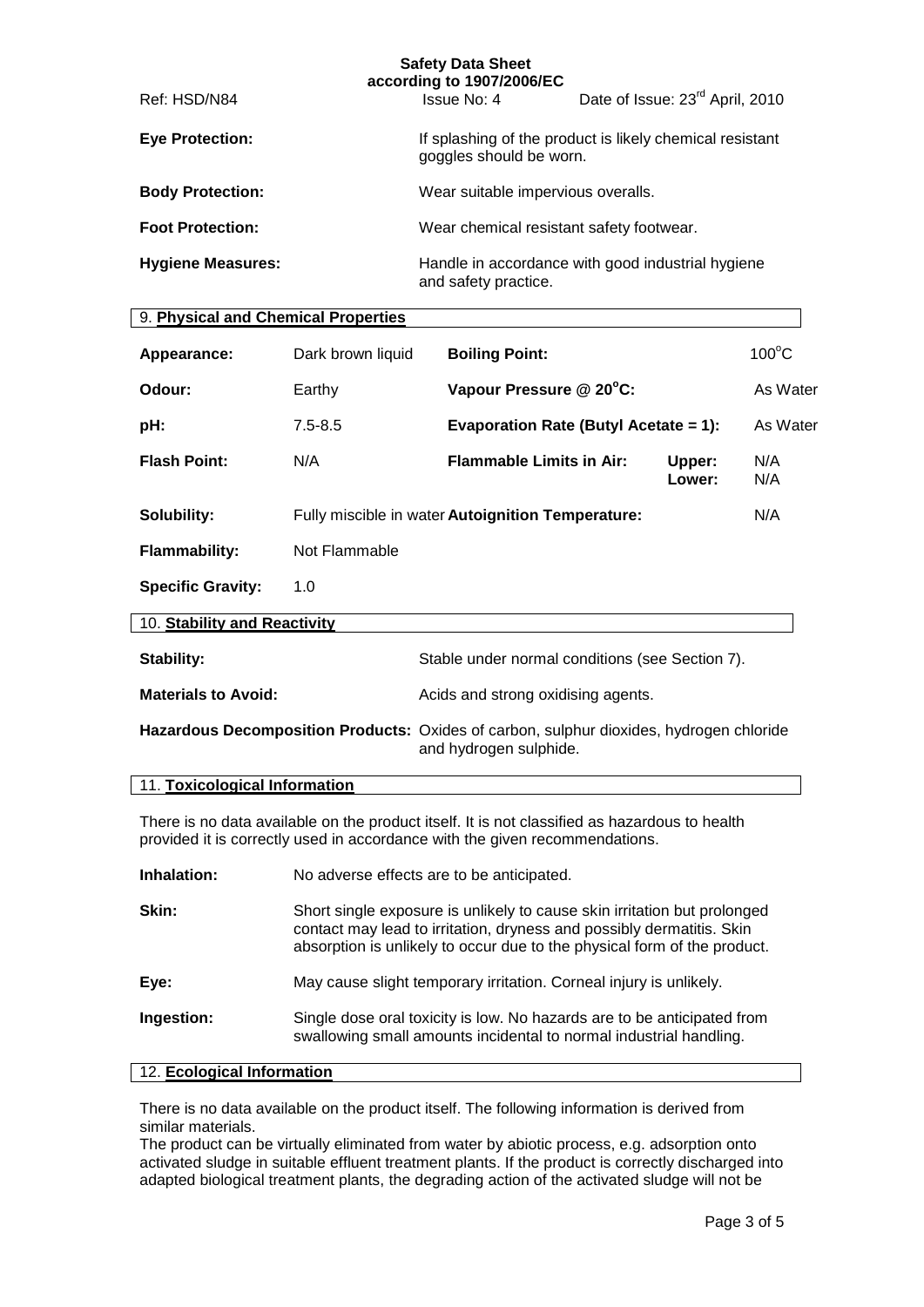## **Safety Data Sheet according to 1907/2006/EC**<br>**ISSUE No: 4**

Ref: HSD/N84 Issue No: 4 Date of Issue: 23<sup>rd</sup> April, 2010

affected. No negative ecological effects are to be expected according to the present state of knowledge.

### 13. **Disposal Considerations**

Waste product must not be discharged directly to drains or waterways without treatment. Disposal of product, solid waste and packaging should always comply with local, national or EU regulations and in compliance with the Environmental Protection (Duty of Care) Regulations 1991, and be undertaken by an authorised contractor.

### 14. **Transport Information**

Not classified as dangerous in the meaning of the transport regulations.

## 15. **Regulatory Information**

### **EU Classification and Labelling Particulars: Not classified as hazardous and therefore does not require labelling.**

| <b>Designated Name:</b>               | <b>NUPROOF</b>                                                                                                                                                                                                                                                                                                                                                    |
|---------------------------------------|-------------------------------------------------------------------------------------------------------------------------------------------------------------------------------------------------------------------------------------------------------------------------------------------------------------------------------------------------------------------|
| <b>Classification:</b>                | Not classified as hazardous                                                                                                                                                                                                                                                                                                                                       |
| Indication(s) of Danger:              | N/A                                                                                                                                                                                                                                                                                                                                                               |
| <b>Risk and Safety Phrases:</b>       |                                                                                                                                                                                                                                                                                                                                                                   |
| $S25$ :<br>S28:<br>S36/37/39:<br>S46: | Avoid contact with eyes.<br>After skin contact, wash immediately with soap and water.<br>Wear suitable protective clothing, gloves and eye/face<br>protection.<br>If swallowed seek medical advice immediately and show this<br>container or label.                                                                                                               |
| <b>UK Guidance Publications:</b>      | EH40; Occupational Exposure Limits, HSE. Revised annually.<br>EH26; Occupational Skin Diseases - Health and Safety<br>Precautions, HSE.<br><b>COSHH Essentials, HSE.</b>                                                                                                                                                                                          |
| <b>UK Legislation:</b>                | Health and Safety at Work, etc Act, 1974, and relevant<br>Statutory Provisions.<br>Control of Substances Hazardous to Health Regulations, 1999.<br>The Manual Handling Operations Regulations, 1992.<br>The Personal Protective Equipment at Work Regulations,<br>1992.<br>Chemicals (Hazard Information and Packaging for Supply)<br>Regulations, 2002 - CHIP 3. |
| 16. Other Information                 |                                                                                                                                                                                                                                                                                                                                                                   |

#### **Full Text of R-Phrases Referred to above:**

#### N/A

| <b>Training Advice:</b>  | Do not use unless trained to do so. Refer to the Technical<br>Data Sheet for the product.                          |
|--------------------------|--------------------------------------------------------------------------------------------------------------------|
| <b>Recommended Uses:</b> | For professional use only. This product is designed for use as<br>a waterproof coating for most building surfaces. |